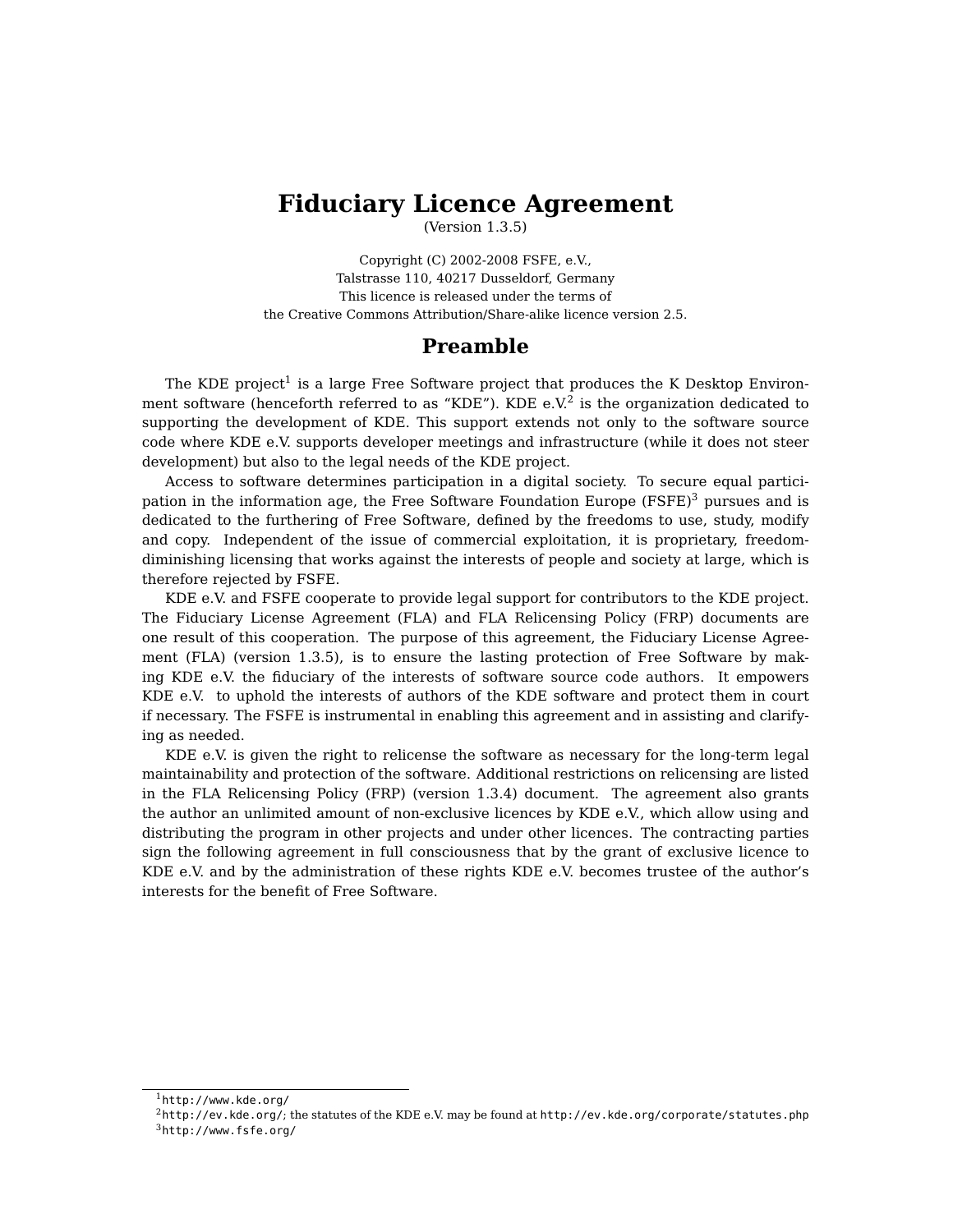#### **Agreement**

Between **(please cross out unsuitable alternatives)**

• the author

| (Name)                   |
|--------------------------|
| (Occupation, D.o. Birth) |
| (Street)                 |
| (ZIP, City, Country)     |
| (Email)                  |

• the owner of the exclusive licence,

| (Company or name)   |
|---------------------|
| (HO or addr.)       |
| (managing director) |

- **–** acquired by virtue of a contract date as of
- **–** contracting party:

**–** acquired as employer in the context of a work and service relationship

— hereinafter referred to as "Beneficiary" —

and KDE e.V., which at the time of this writing has the official address

```
KDE e.V.
Prinzenstraße 85 F,
10969 Berlin,
Germany
```
— hereinafter referred to as "KDE e.V." —

the following agreement is entered into:

### **§ 1 Grant**

(1) Subject to the provision of § 2, the Beneficiary assigns to KDE e.V. the Copyright in computer programs and other copyrightable material world-wide, or in countries where such an assignment is not possible, $4$  grants an exclusive licence, including, inter alia:

- 1. the right to reproduce in original or modified form;
- 2. the right to redistribute in original or modified form;

<span id="page-1-0"></span><sup>4</sup>Countries where assignments of the copyright in a work are impossible include, but are not limited to, Germany, Austria, Slovenia and Hungary.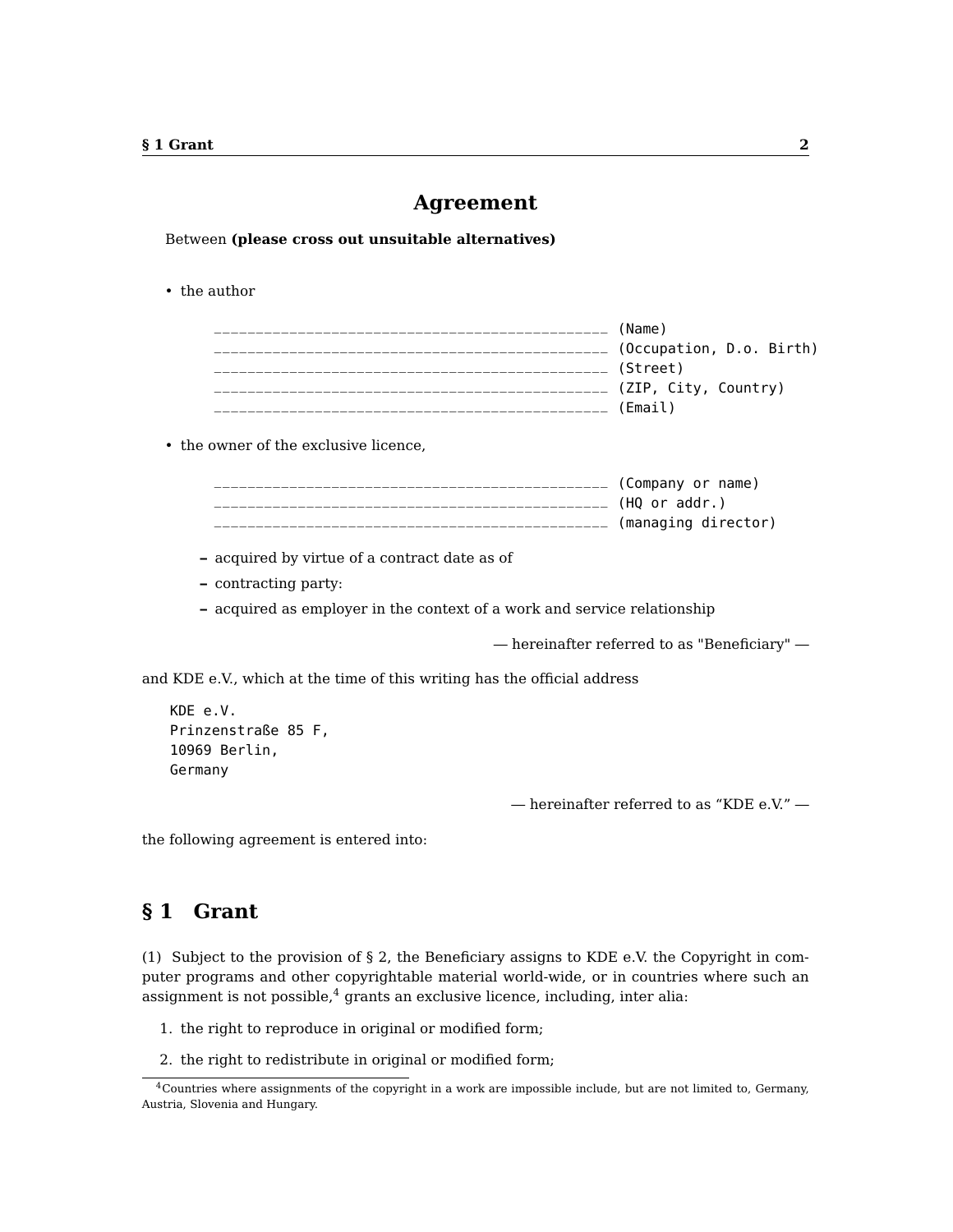- 3. the right of making available in data networks, in particular via the Internet, as well as by providing downloads, in original or modified form;
- 4. the right to authorize third parties to make derivative works of the Software, or to work on and commit changes or perform this conduct themselves.
- (2) The Beneficiary's moral or personal rights remain unaffected by this Agreement.

(3) In some countries, the law may provide that the employer is deemed to be the owner of the rights on materials developed by an employee in the course of his or her employment, unless the parties have agreed otherwise. The Beneficiary is aware of these provisions, and therefore warrants, represents and guarantees that the Subject Matter is free of any of his or her employer's exclusive exploitation rights.

### **§ 2 Subject Matter**

The rights and licences granted in § 1 apply to both "Software" and "Documentation." For the purpose of this Agreement, "Software" shall mean all computer programs, copyrightable sections of computer programs or modifications of computer programs that have been developed or programmed by the Beneficiary and that are specified in this Agreement below or that are listed in Exhibit A attached to this Agreement and dated and signed by the contracting parties. Likewise, "Documentation" shall refer to all manuals and documentation written by the Beneficiary alongside and usually distributed with the "Software" and are similarly specified below or listed in Exhibit A:

All contributions made to the source code repository maintained by KDE e.V. (at the time of this writing, svn.kde.org and git.kde.org) by the beneficiary under the account name

on or before the date of this document. In addition to, or instead of the above mentioned source code contributions, the following contributions are covered by this Agreement:

 $\_$ 

\_\_\_\_\_\_\_\_\_\_\_\_\_\_\_\_\_\_\_\_\_\_\_\_\_\_\_\_\_\_\_\_\_\_\_\_\_\_\_\_\_\_\_\_\_\_\_\_\_\_\_\_\_\_\_\_\_\_\_\_\_\_\_\_\_\_ \_\_\_\_\_\_\_\_\_\_\_\_\_\_\_\_\_\_\_\_\_\_\_\_\_\_\_\_\_\_\_\_\_\_\_\_\_\_\_\_\_\_\_\_\_\_\_\_\_\_\_\_\_\_\_\_\_\_\_\_\_\_\_\_\_\_

Except in countries where such an assignment is not possible, $5$  the rights [and licences] granted under this agreement by the Beneficiary shall also include future developments, future corrections of errors or faults and other future modifications and derivative works of the software to which the Beneficiary obtains copyright ownership under this agreement. Excluded from this provision are modifications that are not derived from the subject matter and that have to be regarded as independent and original software.

<span id="page-2-0"></span><sup>5</sup>Countries where assignments of the copyright in a future work are impossible include, but are not limited to, France.